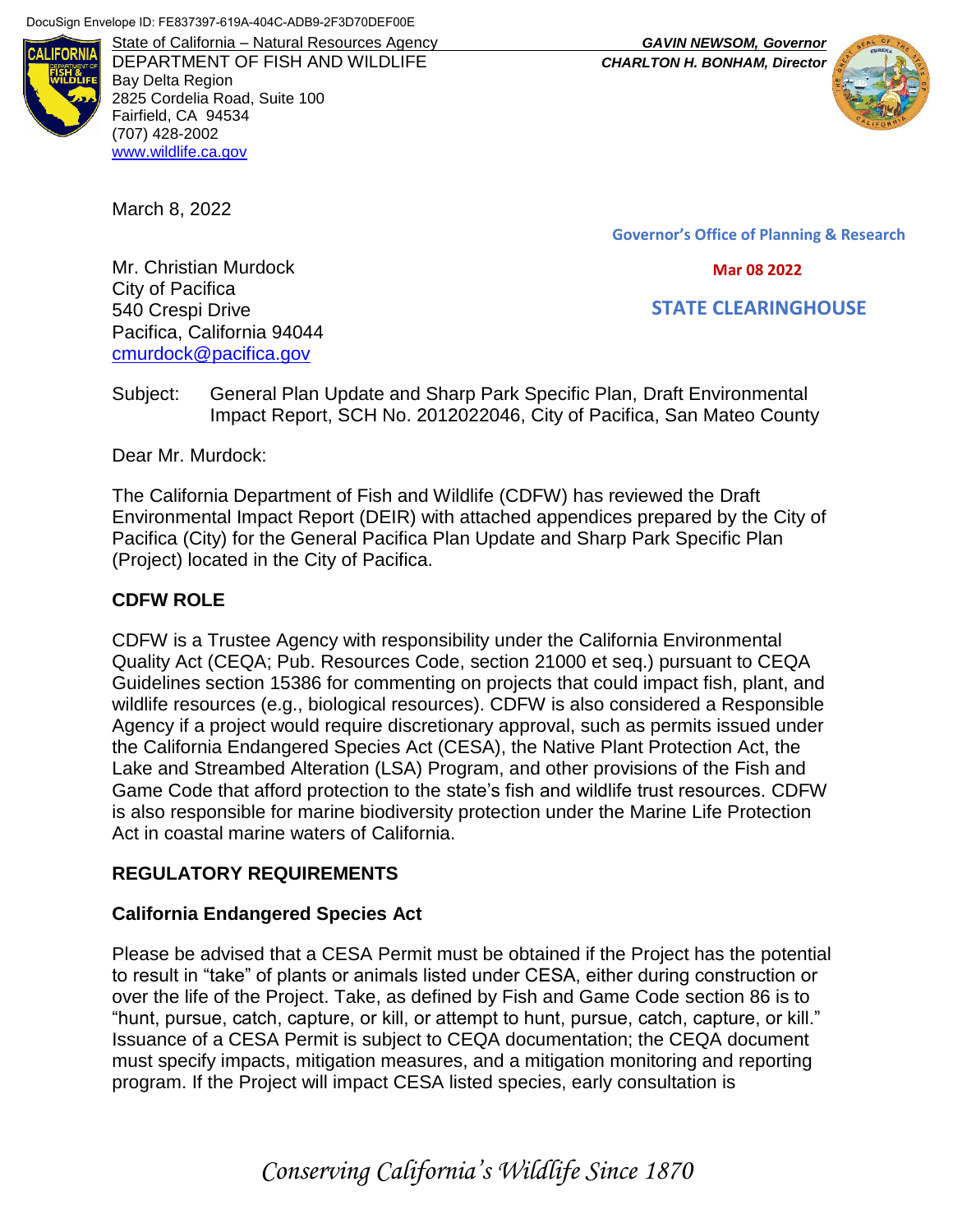Mr. Christian Murdock City of Pacifica March 8, 2022 Page 2 of 17

encouraged, as significant modification to the Project and mitigation measures may be required in order to obtain a CESA Permit.

### **Lake and Streambed Alteration Program**

Notification is required, pursuant to CDFW's LSA Program (Fish & G. Code section 1600 et. seq.) for any Project-related activities that will substantially divert or obstruct the natural flow; change or use material from the bed, channel, or bank including associated riparian or wetland resources; or deposit or dispose of material where it may pass into a river, lake or stream. Work within ephemeral streams, washes, watercourses with a subsurface flow, and floodplains are generally subject to notification requirements. CDFW, as a Responsible Agency under CEQA, will consider the CEQA document for the Project. CDFW may not execute a final LSA Agreement until it has complied with CEQA (Pub. Resources Code section 21000 et seq.) as the responsible agency.

# **Fully Protected Species**

Fully protected species may not be taken or possessed at any time and no licenses or permits may be issued for their take, except for collecting these species for necessary scientific research and relocation of a fully protected bird species for the protection of livestock. Take of any fully protected species is prohibited, and CDFW cannot authorize their take in association with a general project except under the provisions of a Natural Communities Conservation Plan (NCCP), 2081.7 or a Memorandum of Understanding for scientific research purposes. "Scientific Research" does not include an action taken as part of specified mitigation for a project, as defined in Section 21065 of the Public Resources Code.

# **PROJECT LOCATION AND DESCRIPTION**

The Project includes the General Plan update and the Sharp Park Specific Plan. Collectively these two plans are known as the Plan Pacifica Project. The General Plan update will outline a broad range of policies related to development and conservation in the Planning Area through 2040. The General Plan update encompasses all elements except housing, which is not proposed to be updated at this time. Chapters of the General Plan that are required by State Law include land use, conservation, open space, circulation, noise, and safety. Optional elements included in the General Plan update include economic development, community facilities, historic preservation, and community design. The state-mandated housing element will be updated as part of a separate process during the next housing element cycle. The City's Local Coastal Program Land Use Plan is not expressly included as part of the DEIR although the draft General Plan is consistent with the Local Coastal Program Land Use Plan amendment.

Along with the preparation of its General Plan Update, the City of Pacifica is undertaking a parallel but related planning process for the Sharp Park area. The Sharp Park Specific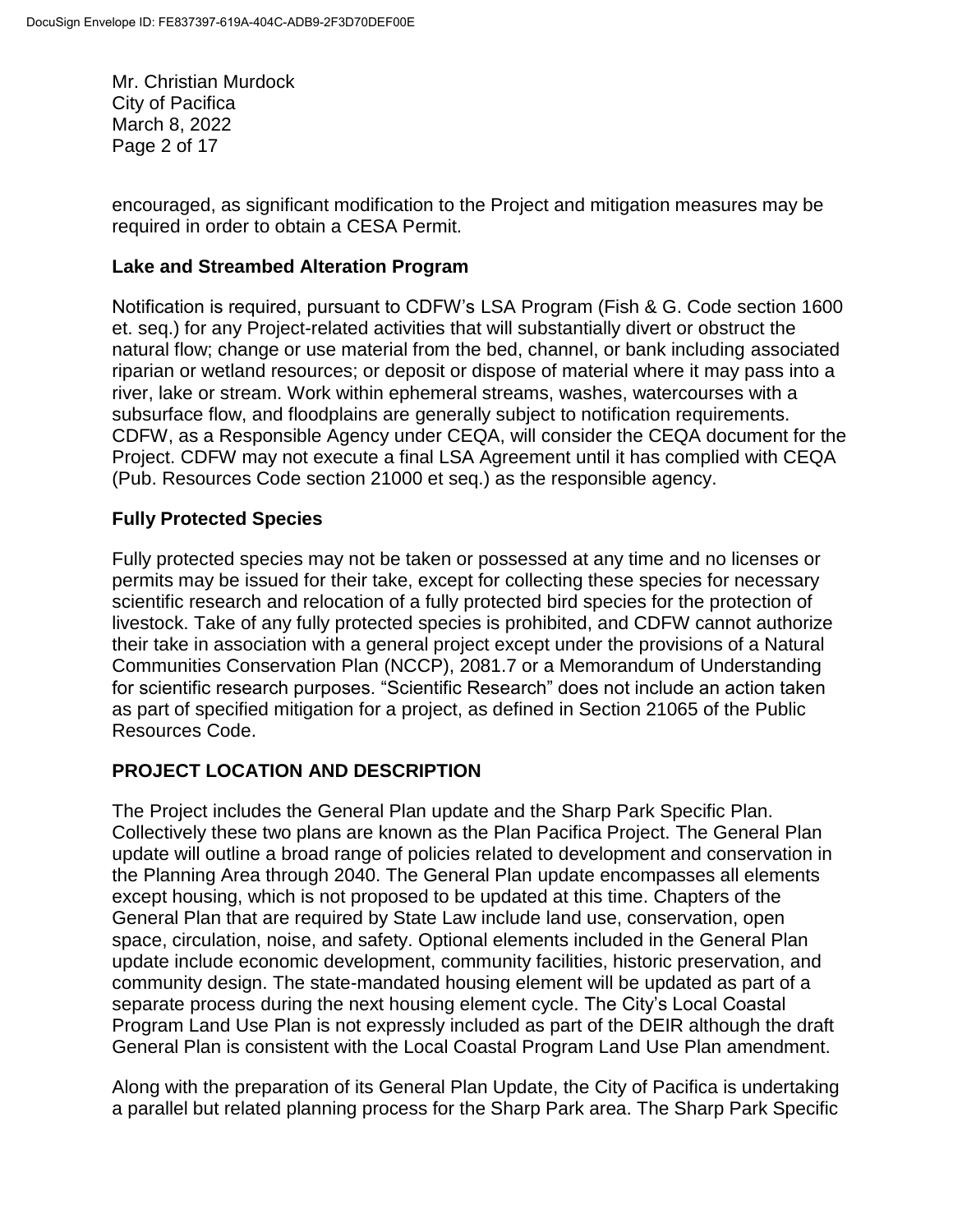Mr. Christian Murdock City of Pacifica March 8, 2022 Page 3 of 17

Plan builds on a first phase of pedestrian improvements made along Palmetto Avenue, the area's "main street." In February 2020, the planning area was designated a "Priority Development Area" by the Metropolitan Transportation Commission and the Association of Bay Area Governments due to its potential to support new housing and employment near transit. This designation qualifies the city to receive potential future additional grants for specific projects and public improvements consistent with the Specific Plan. The Sharp Park Specific Plan includes chapters on land use, mobility and parking, urban design and public space, public facilities and infrastructure, environmental and coastal resilience, and implementation.

# **COMMENTS AND RECOMMENDATIONS**

CDFW offers the following comments and recommendations to assist the City of Pacifica in adequately identifying and/or mitigating the Project's significant, or potentially significant, direct, and indirect impacts on biological resources.

# **COMMENT 1: Wildlife Connectivity**

**Issue:** Conservation Element CO-G-10 seeks to protect environmentally sensitive habitat areas, high value or high habitat value areas, and wildlife movement corridors from development that would significantly disrupt habitat values but does not provide a set of standards for evaluating these impacts and ensuring the impacts are reduced to less-than-significant. On page 3.2-20 of the DEIR it states, "While a wildlife movement corridor is needed somewhere within the area designated in Figure 3.7-3; the entire area would not be designated as a wildlife movement corridor. Corridors typically range from 100 to 400 feet in width, within which habitat is continuous and suitable for wildlife movements". Additionally, Figure 3.7-3 indicates wildlife corridors are only needed between Milagra Ridge and Sharp Park/Sweeney Ridge and the need for identifying wildlife corridors in the other sensitive habitat is not discussed. Development and road construction or widening has the potential to significantly impact wildlife movement due to habitat conversion and built infrastructure such as roads that can cause habitat fragmentation, and cut off migration corridors.

**Evidence the impacts would be significant:** Road use can result in wildlife mortality, altered abundances and diversity of wildlife, and modification of animal behavior (Trombulak and Frissell 2000). Additionally, wildlife mortality can occur as a result of road construction (Trombulak and Frissell 2000). Road density has been shown to affect habitat selection in frogs (Vos and Chardon 1998). Both independently and collectively, these impacts have the potential to affect public trust resources.

**Recommended Measure 1 – Minimize New Road Construction:** Limit the construction of new roads and properly use and maintain existing roads when possible. When new roads must be constructed or reconstructed, use practices that minimize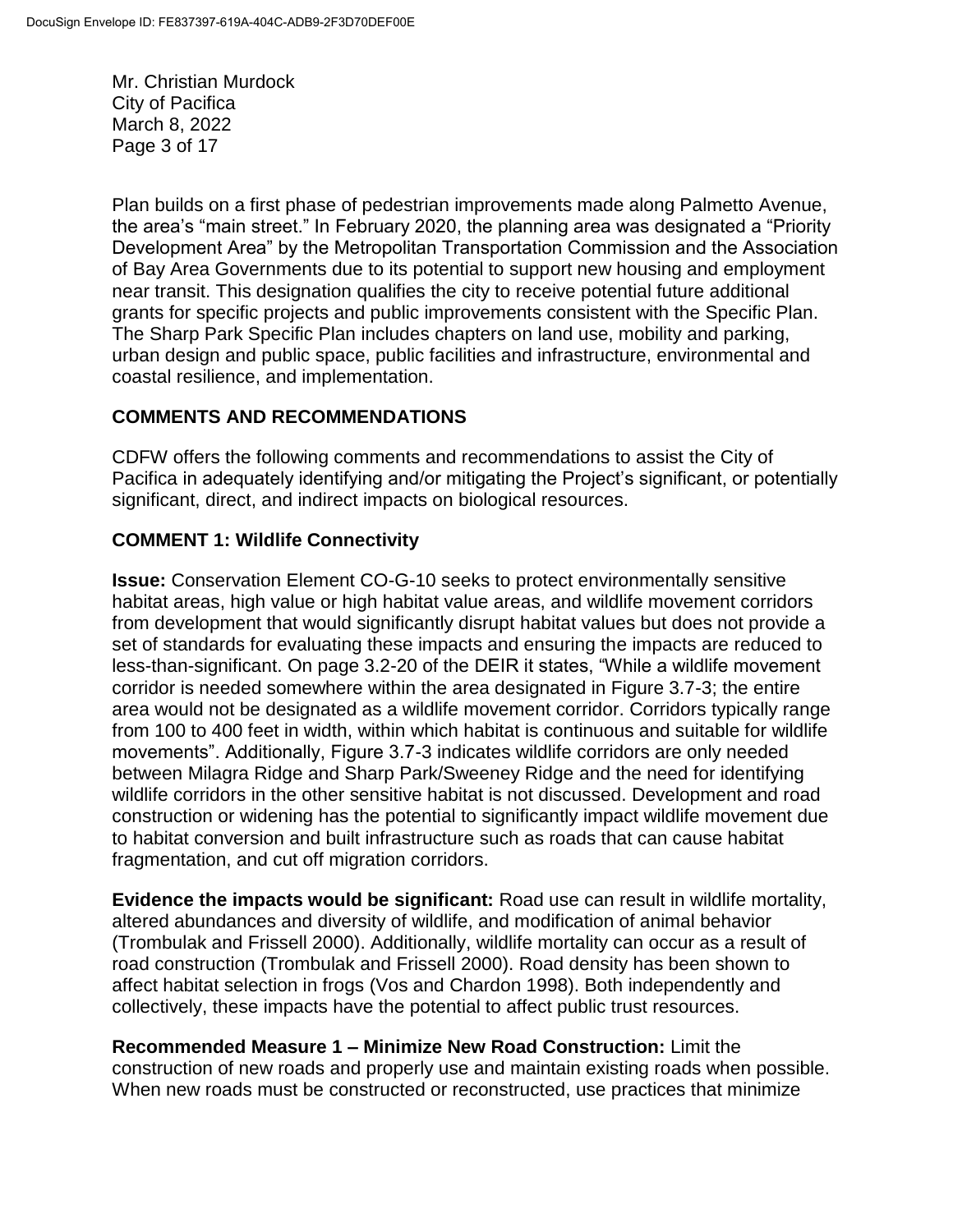Mr. Christian Murdock City of Pacifica March 8, 2022 Page 4 of 17

environmental impacts. Restore drainage areas connected to current roadways to limit environmental impacts like erosion and diversion of surface flow. Terrestrial connectivity elements such as wildlife friendly culverts, directional fencing, strategically placed median barriers, under-crossings, over-crossings and elevated causeways should be programmed into the Project as design features or conditions of approval in coordination with the natural resource agencies.

**Recommended Measure 2- Wildlife Connectivity:** The EIR should incorporate a wildlife movement studies to develop a baseline understanding of the areas where wildlife movement, crossings, and mortalities are most prevalent in order to identify species use and to aid in identifying criteria used to determine appropriate wildlife corridor widths and locations where development should not occur. The studies should be focused in those areas identified in Figure 3.7-3 as a wildlife movement corridor and the areas identified as potential environmentally sensitive habitat areas, and high habitat value/threatened by fragmentation. CDFW recommends the study occur over a period of at least 12 months prior to the approval of any project relying on the Plan Pacifica Project. The study should also be utilized to develop project design and identify areas where wildlife crossing structures would result in the largest benefit to rare, threatened, endangered special status, and non-special-status species for wildlife connectivity. Analysis during the 12-month study should also be utilized to determine the type, size and number of structures that would be most beneficial to facilitate wildlife connectivity (new wildlife crossing culverts, modification of existing culverts, elevated causeways, etc.) in existing developed areas. Upon completion of any development, wildlife connectivity structures and movement corridors should be studied for an additional 6 to12 month period, at minimum, to determine the effectiveness of the designs. The protocol for the baseline survey, post-construction surveys, site selection criteria and design criteria for the development of the wildlife connectivity structures should follow the protocols outlined in; *The California Department of Transportation (Caltrans), Wildlife Crossings Design Manual* (Caltrans, 2009) and the *Federal Highway Administration Wildlife Crossing Structure Handbook – Design and Evaluation in North America, Publication No. FHWA-CFL/TD-11-003* (FHWA, 2011)*.* 

### **COMMENT 2: Fish Passage Assessment**

**Issue:** Multiple potential fish passage barriers and unassessed locations exist within the Project area. The Project contains stream crossings within areas mapped as historic or current watersheds where anadromous fish are, or historically were found. The species include but are not limited to Steelhead – California Central Valley Distinct Population Segment (DPS) (BIOS; DS-810), Steelhead – Central Coast DPS (BIOS; DS-806).

Section 156 of the Streets and Highways Code (Senate Bill (SB)-857), which amended Fish and Game Code section 5901 and added section 156 to the Streets and Highways Code which requires in section 156.3, any project using state or federal transportation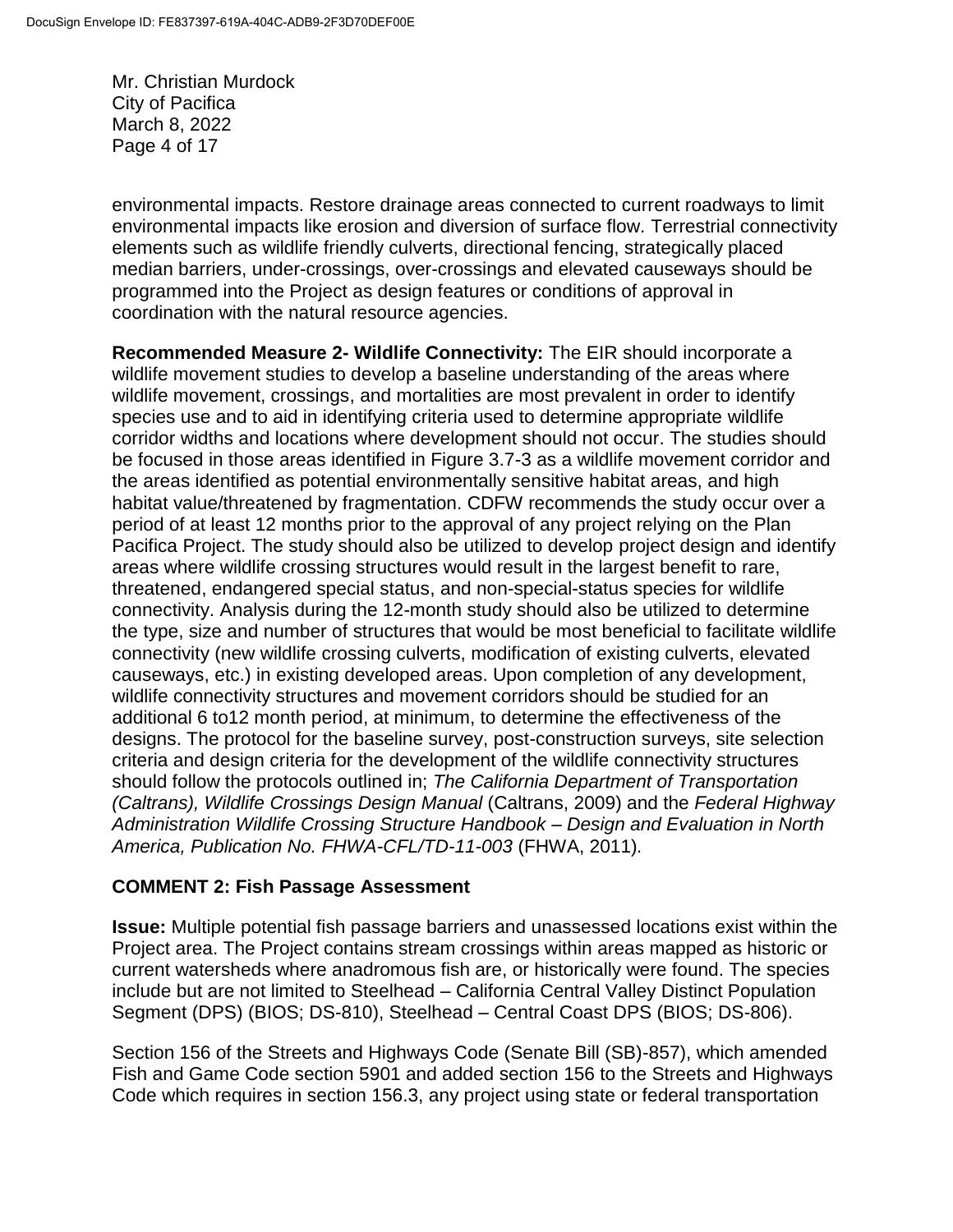Mr. Christian Murdock City of Pacifica March 8, 2022 Page 5 of 17

funds programmed after January 1, 2006, the lead agency shall ensure that, if the project affects a stream crossing on a stream where fish are, or historically were found, an assessment of potential barriers to fish passage is done prior to commencing project design. For this Project, the City of Pacifica would need to submit the assessment to the CDFW and add it to the CALFISH database. If any structural barrier to passage exists, remediation of the problem shall be designed into the Project by the implementing agency. New projects shall be constructed so that they do not present a barrier to fish passage.

**Evidence the impact would be significant:** The decline of naturally spawning steelhead trout is primarily a result of the loss of appropriate stream habitat and the inability of fish to get access to habitat, according to reports to the Fish and Game Commission and by the CDFW (CDFW, 1996). Restoration of access to historical spawning and rearing areas should be incorporated into the Project design through barrier modification, fishway installation, or other means (CDFW, 1996).

**Recommendations:** The EIR should include technical evaluation of the current status of each crossing location noted in the California Fish Passage Assessment Database within the Project limits that may be barriers to fish passage. If any barriers or unassessed barriers noted within the Project limits are found to be exist, remediation of the barrier should be designed into the Project by the implementing agency as a Project feature in consultation with CDFW and other natural resource agencies.

**Recommended Measure 1 - Fish Passage Assessment:** To evaluate potential impacts to native fish species and fisheries resources, City of Pacifica should submit any fish passage assessments to the CDFW and add it to the CALFISH database. If any structural barrier to passage exists, remediation of the barrier shall be designed into the Project by the implementing agency. New projects shall be constructed so that they do not present a barrier to fish passage. When barriers to fish passage are being addressed, plans and projects shall be developed in consultation with the CDFW. CDFW shall be engaged prior to design in early coordination and at 30% design at minimum.

### **Recommended Measure 2 - Fish Passage Design Coordination:**

CDFW recommends incorporation into the EIR a condition of approval to engage with CDFW in early and continued coordination before design commences on any fish passage barrier remediation.

**Recommendation Measure 3 - Bridge and Stream Crossing References:** CDFW recommends utilizing principles outlined in the California Salmonid Stream Habitat Restoration Manual, Part XII (CDFW, 2009) and NOAA Fisheries Service Guidelines for Salmonid Passage at Stream Crossings (National Marine Fisheries Service (NMFS),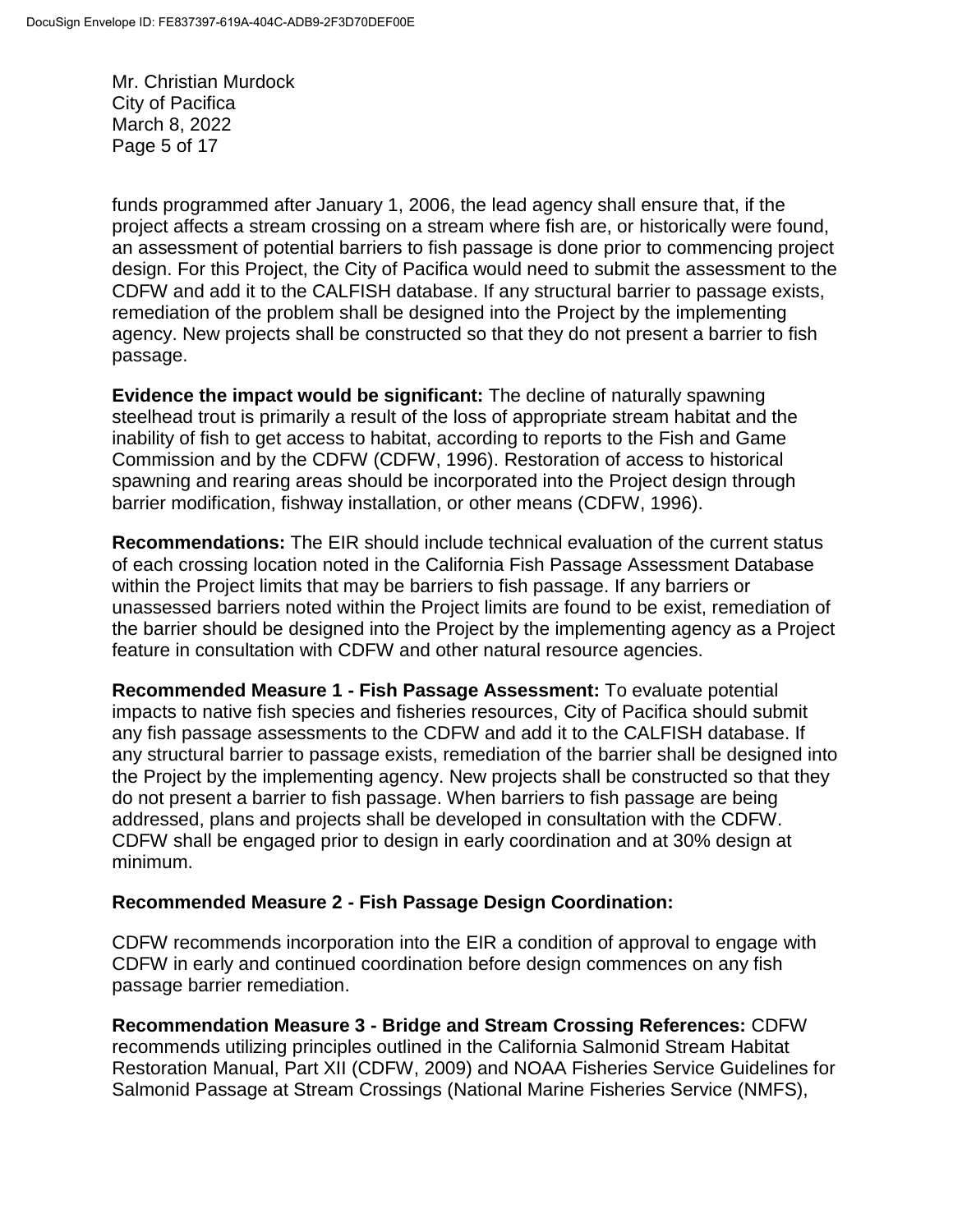Mr. Christian Murdock City of Pacifica March 8, 2022 Page 6 of 17

2001) into stream crossing designs. CDFW strongly recommends incorporation of freespan bridge designs that are at minimum 1.25 times greater than the channel width. Such designs allow natural stream flow and sedimentation processes to continue for long term dynamic channel stability.

# **COMMENT 3: Mountain Lion**

**Issue:** The Project falls within the Central Coast North (CC-N) mountain lion subpopulation. The CC-N subpopulation has the potential to be impacted by development facilitated by the Project. Development within sensitive and critical habitat as defined in Figure 3.7-3has the potential to cause impacts during construction and operation by increasing human presence, traffic, noise, vibration, air pollutants and dust, artificial lighting, habitat removal, severing access to or impacting habitat resources (e.g. streams, dens site, impacts to prey-base, etc.), causing disruption during breeding cycles, impacting den selection, forcing animals into movement paths and areas that could increase their vulnerability to vehicle strikes, and has the potential to significantly and permanently reduce or eliminate the existing wildlife movement corridor necessary for gene flow. Decreased and impeded connectivity could increase the decline in genetic diversity of mountain lions in southern and central parts of the State (Dellinger et al., 2020).

**Evidence the impact would be significant:** Mountain lion (*Puma concolor*) is a specially protected mammal in the State (Fish & G. Code, § 4800). In addition, on June 25, 2019, a petition to list the mountain lion, Southern California/Central Coast Evolutionarily Significant Unit (ESU) in Southern and Central California as Threatened or Endangered pursuant to CESA (Fish & G. Code §§ 2050 et seq.) was submitted to the California Fish and Game Commission. Specifically, the petitioners requested listing as a "threatened species" for the ESU comprised of the following recognized mountain lion subpopulations: 1) Santa Ana Mountains; 2) Eastern Peninsular Range; 3) San Gabriel/San Bernardino Mountains; 4) Central Coast South (Santa Monica Mountains); 5) Central Coast North (Santa Cruz Mountains); and 6) Central Coast Central. On April 21, 2020, the Fish and Game Commission determined that the petitioned action "may be warranted" and established mountain lion within the proposed ESU as a candidate species under CESA (CDFW 2020). As a candidate species, mountain lion within the proposed ESU now is granted full protection of a threatened species under CESA.

**Recommendations:** It is important that the CC-N subpopulation remain connected to adjacent mountain lion populations via suitable habitat and unobstructed sizeable movement corridors. Permanently conserving and restoring habitat connectivity and corridors is essential for minimizing impacts to mountain lions. Gene flow through maintenance of existing occupied habitat within improved and additional wildlife corridors will promote long-term persistence of isolated subpopulations (Gustafason et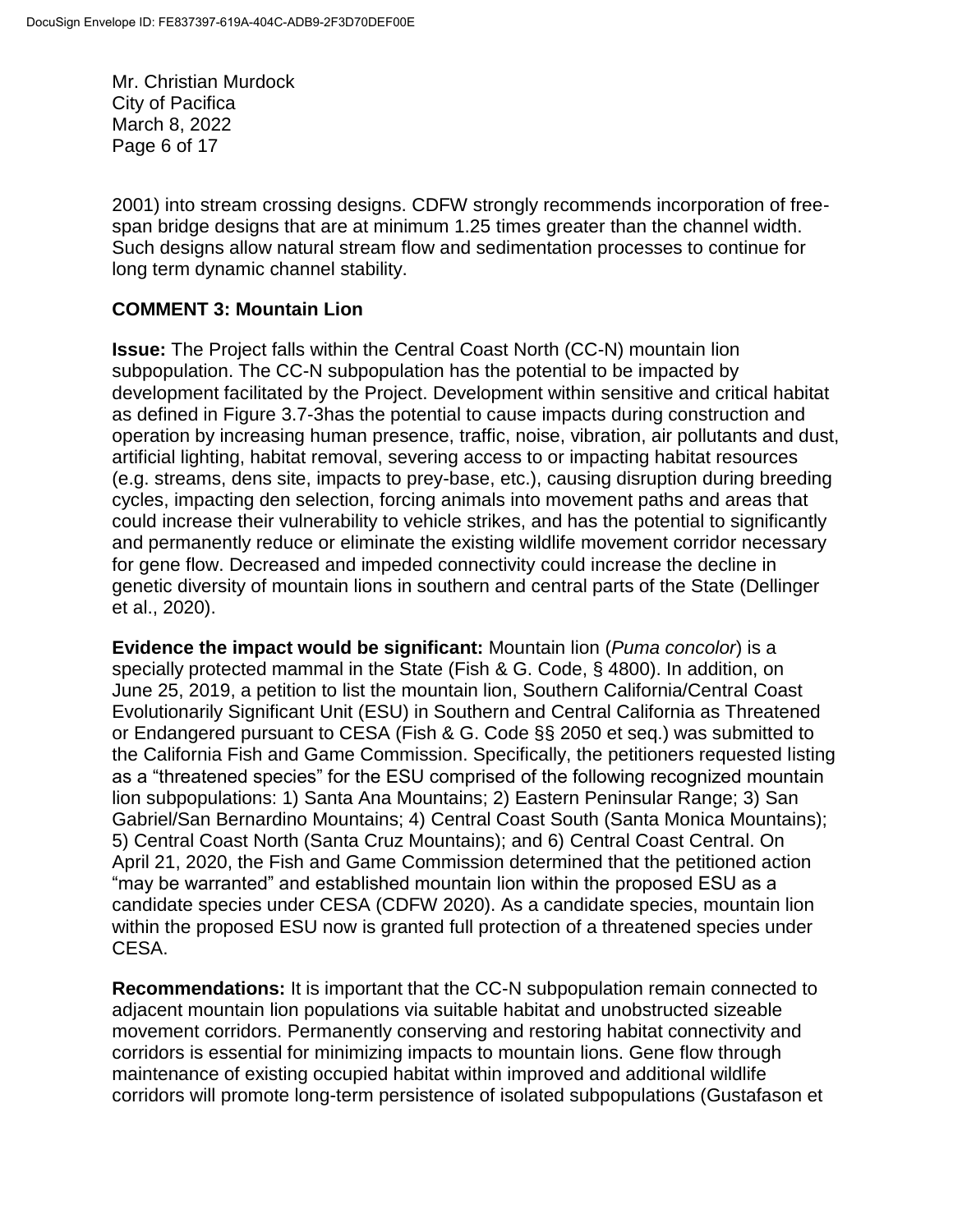Mr. Christian Murdock City of Pacifica March 8, 2022 Page 7 of 17

al. 2019). It is important that the CC-N subpopulation remain connected to adjacent mountain lion populations via suitable habitat and unobstructed sizeable movement corridors. Restrictions to mountain lion movement between the CC-N and CC-C can further compound this issue absent conservation strategies to ensure mountain lion movement opportunities. Opportunities to protect and enhance wildlife connectivity should be incorporated into the EIR.

### **COMMENT 4: Monarch Overwintering**

The draft EIR does not include impacts to monarch butterfly overwintering colonies or suitable overwintering habitat. CDFW is concerned about the loss of trees and host plants needed for monarch butterflies. The loss of suitable overwintering habitat for monarchs will contribute to extirpation of western monarch populations. If projects will remove trees used by over-wintering monarchs, tree planting alone is unlikely to be sufficient to mitigate impacts to a less-than-significant level.

**Evidence the impact would be significant:** The data gathered from the Western Monarch Thanksgiving Count show that western overwintering monarchs are at an alltime critical low level and have significantly declined to approximately two percent of their numbers since 1997 (Xerces Society Western Monarch Thanksgiving Count, 2019). The decrease in Western Monarch butterflies may be due to the loss of overwintering habitat and loss of its host plant (milkweed) (Pelton et al. 2019). According to the Xerces Society, "Western monarchs use the same sites each year, even the same trees, and need intact overwintering habitat, which provides a very specific microclimate and protection from winter storms," (Xerces Society, 2020).

**Recommendations:** The EIR should incorporate protective measures for western monarch butterflies that includes protecting trees used for overwintering.

#### **Recommended Measure 1 -Protect, Manage, Enhance and Restore Monarch Butterfly Overwintering Sites:**

- Conduct overwintering grove habitat assessment(s) and develop and implement long-term grove management plans [\(https://www.westernmonarchcount.org/\)](https://www.westernmonarchcount.org/). Management plan actions for groves may include, but are not limited to:
	- o Enhance roosting trees within overwintering groves and within 1/2 mile of groves by planting native insecticide-free trees (e.g., Monterey pine (*Pinus radiata*), Monterey cypress (*Cupressus macrocarpa*), coast redwood (*Sequoia sempervirens*), coast live oak (*Quercus agrifolia*), Douglas-fir (*Pseudotsuga menzesii*), Torrey pine (*Pinus torreyana*), western sycamore (*Platanus racemosa*), Bishop pine (*Pinus radiata*) and others, as appropriate for location).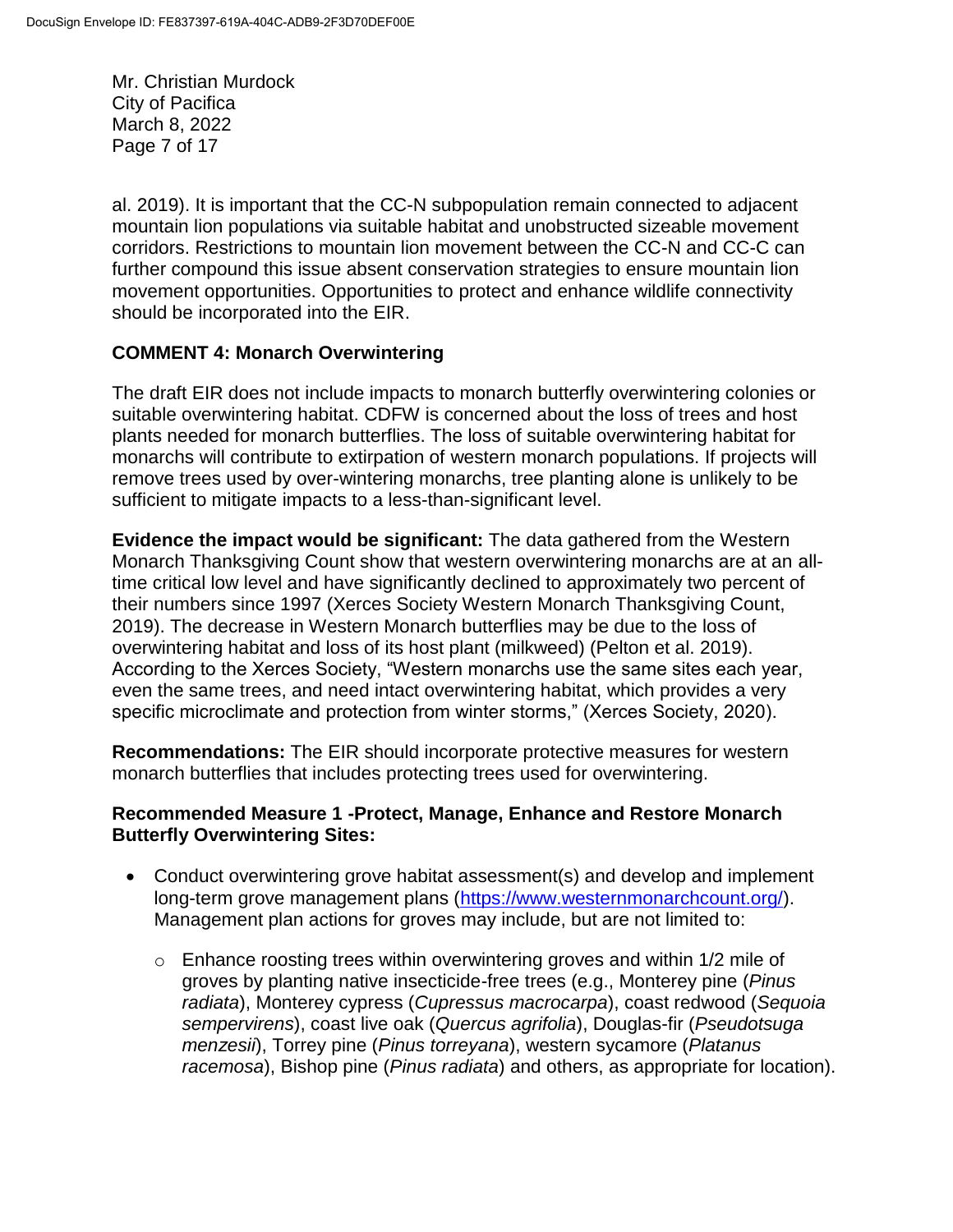Mr. Christian Murdock City of Pacifica March 8, 2022 Page 8 of 17

- $\circ$  Avoid the removal of trees or shrubs within 1/2 mile of overwintering groves, except for specific grove management purposes, and/or for human health and safety concerns. The maintenance of trees and shrubs within a 1/2 mile of these sites provides a buffer to preserve the microclimate conditions of the winter habitat.
- $\circ$  Conduct management activities in groves from March 16-September 14, in coordination with a monarch biologist, such as tree trimming, mowing, burning and grazing in monarch overwintering habitat outside of the estimated timeframe when monarchs are likely present.
- o Enhance native, insecticide-free nectar sources by planting fall/winter blooming forbs or shrubs within overwintering groves and within one mile of the groves [\(https://xerces.org/sites/default/files/publications/18-003\\_02\\_Monarch-Nectar-](https://xerces.org/sites/default/files/publications/18-003_02_Monarch-Nectar-Plant-Lists-FS_web%20-%20Jessa%20Kay%20Cruz.pdf)[Plant-Lists-FS\\_web%20-%20Jessa%20Kay%20Cruz.pdf\)](https://xerces.org/sites/default/files/publications/18-003_02_Monarch-Nectar-Plant-Lists-FS_web%20-%20Jessa%20Kay%20Cruz.pdf).
- o Avoid the use pesticides within one mile of overwintering groves, particularly when monarchs may be present. If pesticides are used, then conduct applications from March 16-September 14, when possible. Avoid the use of neonicotinoids or other systemic insecticides, including coated seeds, any time of the year in monarch habitat due to their ecosystem persistence, systemic nature, and toxicity. Avoid the use of soil fumigants.
- o Consider non-chemical weed control techniques, when possible [\(https://www.cal-ipc.org/resources/library/publications/non-chem/\)](https://www.cal-ipc.org/resources/library/publications/non-chem/).
- $\circ$  Remove tropical milkweed that is detected, and replace it with native, insecticide-free nectar plants suitable for the location [\(https://xerces.org/sites/default/files/publications/18-003\\_02\\_Monarch-Nectar-](https://xerces.org/sites/default/files/publications/18-003_02_Monarch-Nectar-Plant-Lists-FS_web%20-%20Jessa%20Kay%20Cruz.pdf)[Plant-Lists-FS\\_web%20-%20Jessa%20Kay%20Cruz.pdf\)](https://xerces.org/sites/default/files/publications/18-003_02_Monarch-Nectar-Plant-Lists-FS_web%20-%20Jessa%20Kay%20Cruz.pdf).
- $\circ$  To assist in maintaining normal migration behavior, do not plant any type of milkweed within five miles of the coast from Mendocino County south through Santa Barbara County, and within one mile of the coast south of Santa Barbara County, unless the species of milkweed is native to the local area.
- o Conduct grove monitoring for butterflies during the Western Monarch Counts each fall and winter. When possible, report when monarchs arrive and depart the groves each year [\(https://www.westernmonarchcount.org/\)](https://www.westernmonarchcount.org/).

### **COMMENT 5: Setback from Streams, Creeks, Ponds, Lakes, Wetlands, etc.**

**Issue:** The Project DEIR does not include prescriptive riparian buffers into its zoning updates. "A riparian buffer is an area along a shoreline, wetland or stream where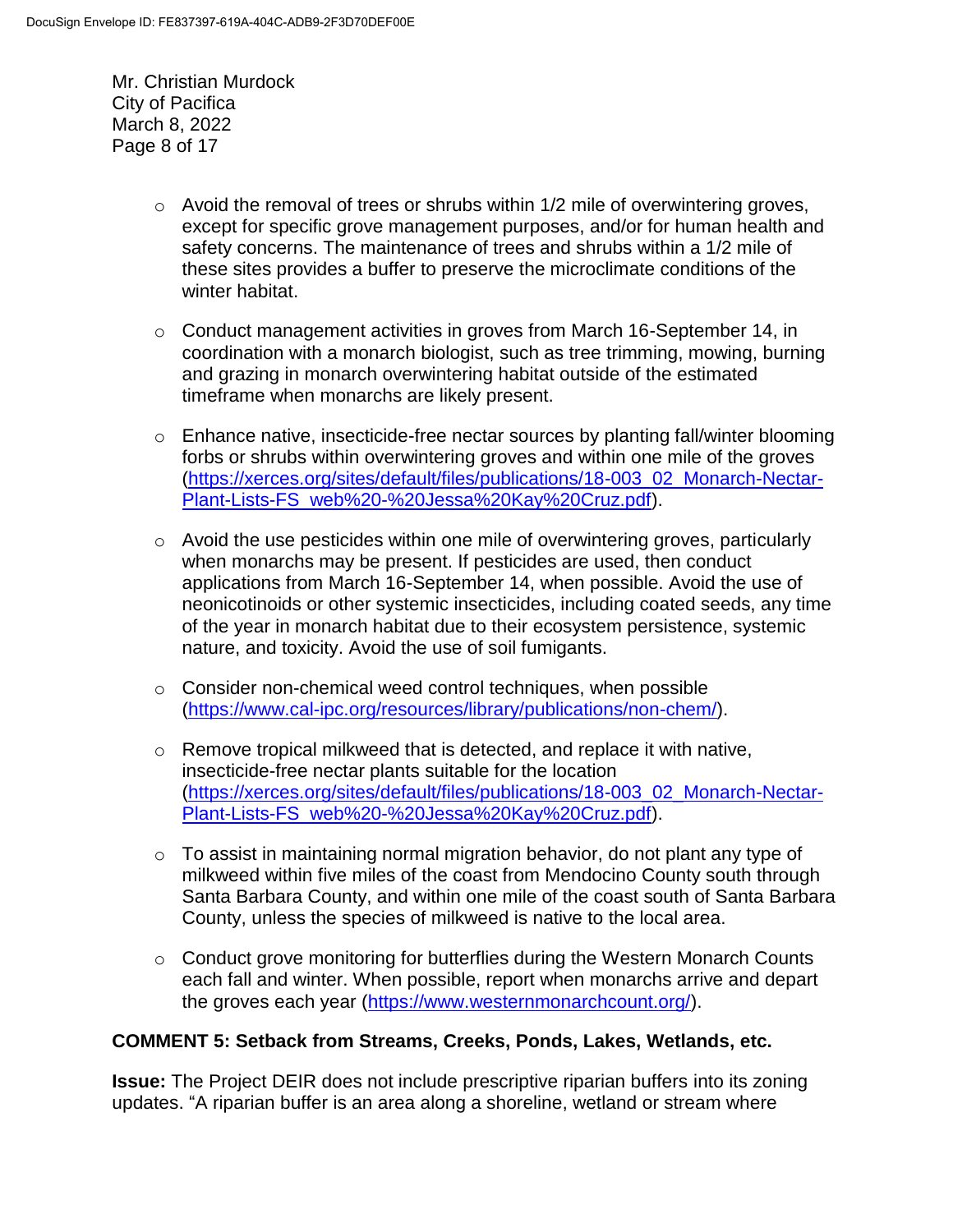Mr. Christian Murdock City of Pacifica March 8, 2022 Page 9 of 17

development is restricted or prohibited. The primary functions of the buffer is to physically protect and separate a stream, lake, pond, wetland etc. from future disturbances or encroachment." If there are no Project setbacks, there are no protective measures for environmental sensitive habitat in these areas.

**Evidence:** Riparian areas provide important ecological functions for terrestrial and aquatic ecosystems. More than 225 species depend on California's riparian habitat. These species use riparian habitat for migrating, nesting, feeding and rearing young. Each stream, creek, lake, pond, wetland, etc., is unique and may require a different buffer or setback. Riparian areas perform many ecological functions such as enhancing water quality/quantity, biodiversity, habitat connectivity, and flood capacity. The stream, lake, pond, wetlands etc., conveys runoff, provides groundwater recharge, supports aquatic plants and animals, as well as supplies water to trees and plants that thrive in the riparian zone. Setbacks or buffers are an effective tool to physically protect and separate stream or wetlands from future disturbances. If properly maintained, setbacks or stream buffers can have significant opportunities to mitigate some of the effects of development. Setbacks or stream buffers protect stream function, protect habitat, and provide additional capacity for flood flow conveyance. A summary of impacts to aquatic features from insufficient riparian setbacks include the following (San Francisco Bay Regional Water Quality Control Board (RWQCB), 2004):

- Elimination of natural channel, including loss of wetlands, wildlife, fisheries and riparian areas;
- Increased sedimentation due to construction activities and land clearing;
- Unmitigated changes in hydrology that upset the geomorphic equilibrium of streams, causing destabilization and erosion of channels, and more frequent flooding;
- Increased pollutant loads associated with urban activities;
- Impairment of fish habitat from water diversions and fish passage barriers due to the construction of in-channel reservoirs and diversion structures, the sedimentation of channels, and the removal of vegetation; and;
- Increased pollutant loads associated with agricultural activities.

In its Watershed Management Initiative, the State Water Resources Control Board (San Francisco Bay RWQCB, 2004) identified the major non-point source problems within the San Francisco Bay Region. "Many of which can be partially or fully addressed through establishment of setbacks or stream buffers".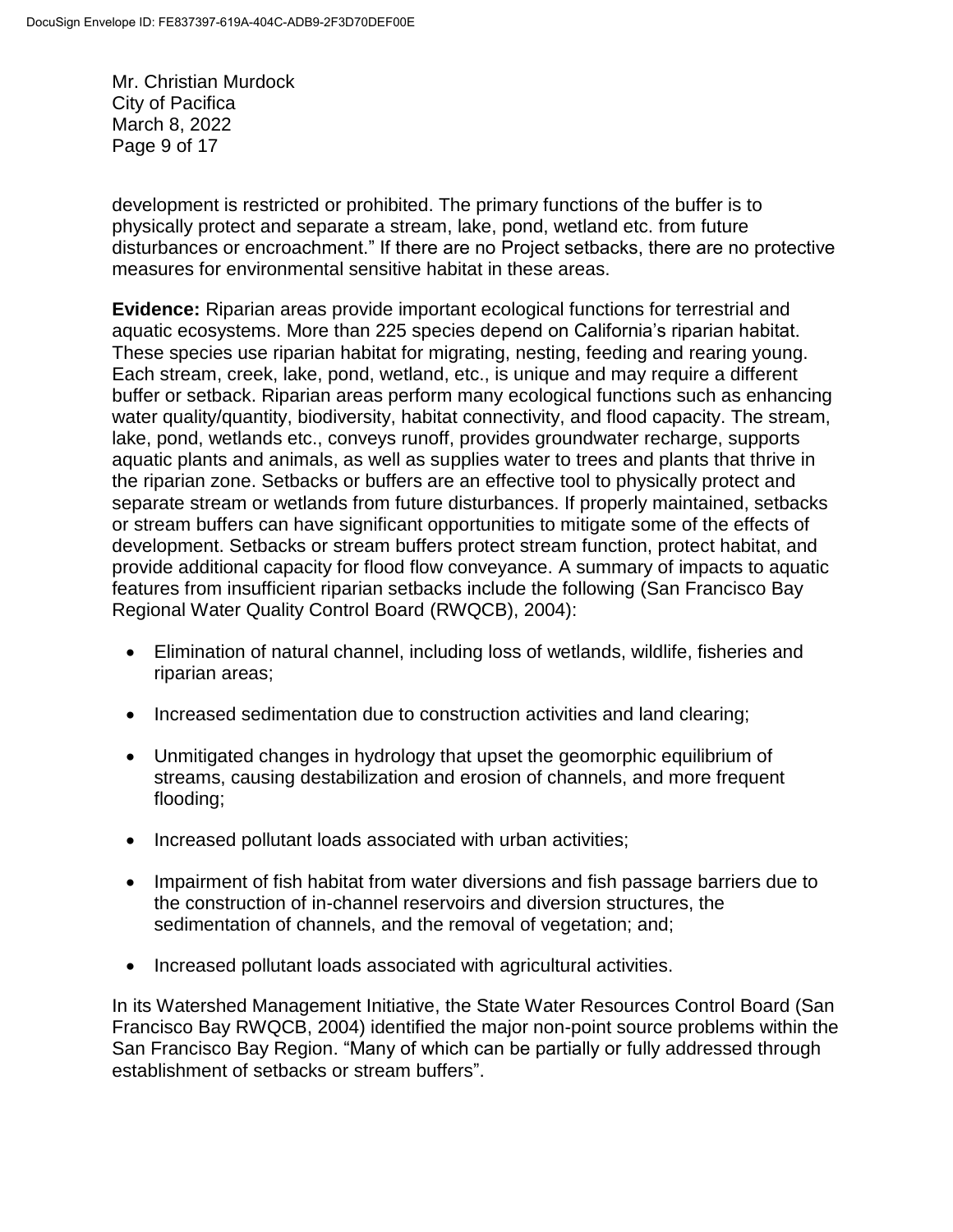Mr. Christian Murdock City of Pacifica March 8, 2022 Page 10 of 17

The San Francisco Bay RWQCB prepared a Stream Protection Policy with the objective for riparian buffer zones:

"Buffer zones shall be maintained or enhanced to protect stream functions. Examples of ways in which buffer zones protect stream functions include: removing agricultural and urban stormwater pollutants, reducing sediment from upland sources, stabilizing stream banks, minimizing changes to the hydrograph by infiltrating stormwater runoff, metering stream baseflow, and supporting vegetation which provides nutrients and shade." (San Francisco Bay RWQCB, 2004)

Furthermore, the establishment of buffer zones in moderate to highly disturbed agricultural areas has been shown to increase aquatic condition and habitat value (Teels et al., 2006). Increased buffer widths have also been shown to have a general positive relationship with terrestrial species abundance (Marczak et al., 2010).

**Recommendations:** CDFW strongly recommends the City of Pacifica adopt riparian buffer zones into its zoning to prohibit development adjacent to streams, creeks, rivers (including perennial, intermittent, and ephemeral), wetlands, ponds, and other environmentally sensitive habitat areas. Additionally, these buffer areas will help to protect water quality and habitat for aquatic and terrestrial species.

Because the size of a buffer zone may be dependent on numerous factors including the size of the watershed, level of disturbance, and species that occupy the habitat, CDFW recommends the City of Pacifica coordinate with CDFW to develop a detailed and descriptive document that lays out the guidelines for riparian buffers and setbacks.

For agricultural riparian buffers, CDFW has a California Landowner Incentive Program [\(https://wildlife.ca.gov/Lands/CWHP/Private-Lands-Programs/Landowner-Incentive-](https://wildlife.ca.gov/Lands/CWHP/Private-Lands-Programs/Landowner-Incentive-Program/Phase-2)[Program/Phase-2\)](https://wildlife.ca.gov/Lands/CWHP/Private-Lands-Programs/Landowner-Incentive-Program/Phase-2) that is a voluntary, incentive-based program. It provides funding to restore marginal or flood-prone farmland to riparian buffers, disburses annual incentive funding to assist with costs of habitat management and the loss of income associated with idling farmland, and provides technical assistance to restore and manage riparian buffers.

### **COMMENT 6: San Francisco Garter Snake**

**Issue:** The DEIR states that there is high potential for San Francisco garter snake (SFGS; *Thamnophis sirtalis tetrataenia*) to be present in the Project area during both the dry and the wet season. However, the proposed Project does not consider the full extent of development impacts to upland habitat for SFGS, a State Fully Protected species. Construction and maintenance activities in suitable upland SFGS habitat has the potential to result in direct and indirect take to SFGS. Indirect take may occur as a result of upland habitat loss and degraded site suitability for SFGS to complete all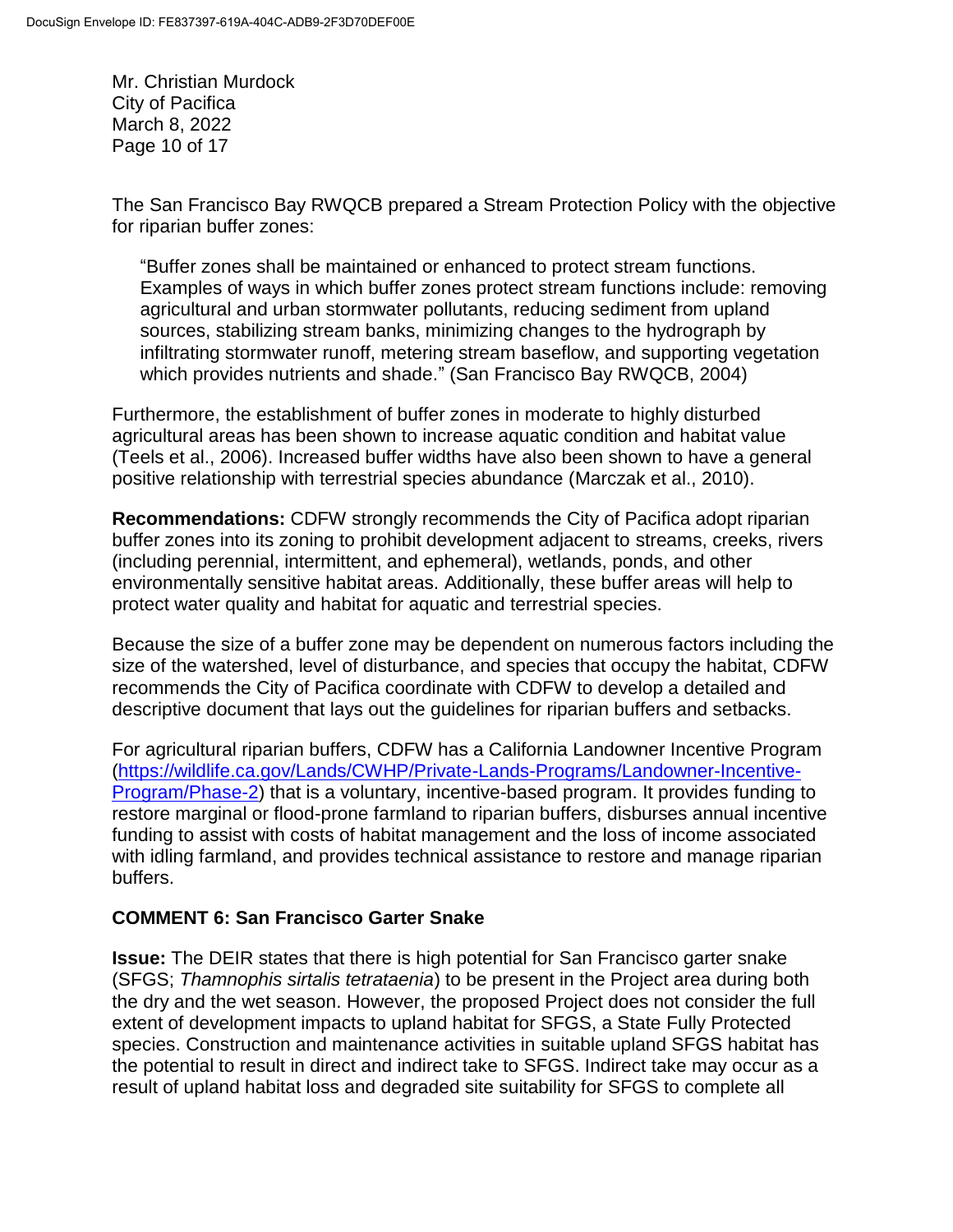Mr. Christian Murdock City of Pacifica March 8, 2022 Page 11 of 17

stages of their life cycle such as through the construction of roads, installation of fences blocking suitable habitat and loss of habitat through development.

Because of the high probability of presence of the species within the Project area, the appropriate avoidance and minimization measures must be in place to avoid take. As currently stated, CDFW does not believe the avoidance measures in the DEIR will avoid all impacts to SFGS. Take of a fully protected SFGS is prohibited, and CDFW cannot authorize its take in association with development or maintenance projects, except under the provisions of an NCCP.

**Evidence the impact would be significant:** Consistent with CEQA Guidelines, Section 15380, the status of SFGS as an endangered species under CESA (Fish & G. Code, § 2050 et seq.) and as a Fully Protected species (Fish & G. Code § 5050) qualifies it as an endangered, rare, or threatened species under CEQA. SFGS is an endemic snake with a highly limited range in the San Francisco Peninsula. SFGS utilize a variety of habitats including upland sites for basking, rodent burrows for shelter and low-lying marsh for feeding and reproduction (U.S. Fish and Wildlife Service (USFWS), 1985). In coastal areas, SFGS may hibernate during the winter in small mammal burrows (USFWS, 2007). SFGS are threatened by loss of habitat from agricultural, commercial, and urban development, illegal collection by reptile breeders, and decline of their prey species, California red-legged frog (CRLF, *Rana draytonii*) (USFWS, 2007).

Both CRLF and SFGS utilize upland habitat. CRLF can disperse up to one mile through upland habitat during the wet season (USFWS, 2002). Habitat loss, fragmentation, and degradation remain the leading cause of amphibian and reptile decline (Gallant et al., 2007; Thompson et al., 2016). Although the Project proposes to implement avoidance and minimization measures, it does not avoid the of potential upland habitat destruction which would reduce and restrict the range of both SFGS and their prey species CRLF. Ground disturbing work such as grading and grubbing necessary for the completion of development has the potential to result in the direct take of SFGS utilizing animal burrows and indirectly impact their habitat availability by removing the availability of burrows from the site.

**Recommendation:** CDFW recommends the following avoidance measures are incorporated into the EIR and included in all projects that are within suitable SFGS habitat.

**Recommended SFGS Avoidance and Minimization:** All projects shall be designed to avoid all impacts to SFGS within suitable SFGS habitat including but not limited to wetlands, streams and waterways as well as associated upland habitat capable of providing dens and basking habitat as determined by a qualified biologist, experienced with SFGS, in coordination with CDFW. Increased no build buffer zones around wetland and riparian resources shall be incorporated and the footprint of any new structures in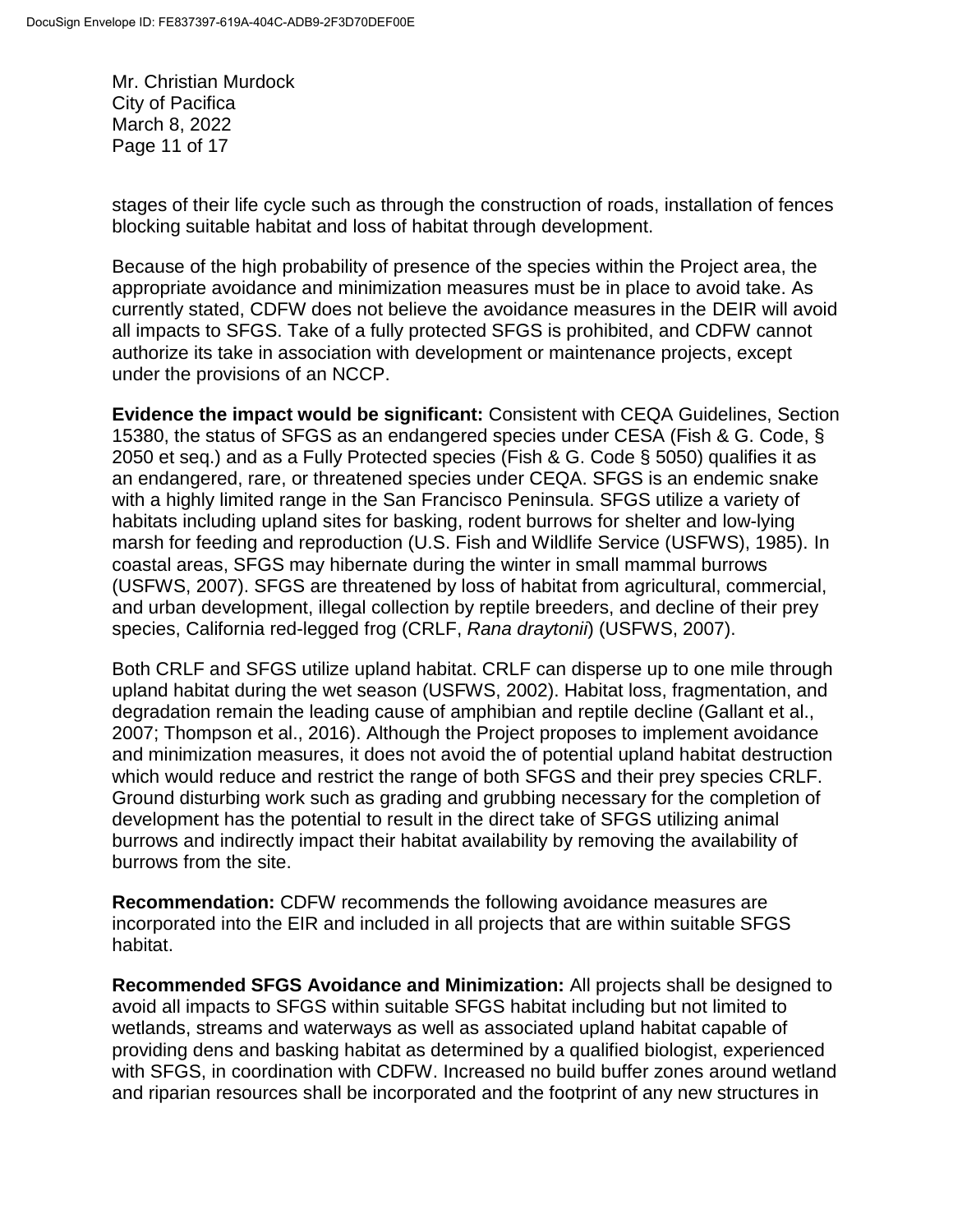Mr. Christian Murdock City of Pacifica March 8, 2022 Page 12 of 17

upland habitat shall be the minimum necessary. If take of SFGS is likely then the Project shall not be approved. The lead agency shall coordinate with CDFW to ensure the Project is designed to avoid take of a fully protected species.

### **COMMENT 7: Loss of Pond Habitat**

**Issue:** Development of a golf course to a residential and commercial development may result in the destruction of on-site golf course ponds, which provide habitat for wetland dependent species and reduce wildlife connectivity.

**Evidence the impact would be significant:** Manmade ponds on golf courses can provide food resources for many species of waterbirds (White and Main, 2005). Manmade ponds on golf courses can also provide suitable habitat for wetland dependent wildlife including semi-aquatic turtles (Price et al., 2013), amphibians, and macroinvertebrates (Colding et al., 2009).

**Recommendations to minimize significant impacts:** CDFW recommends retaining onsite ponds into the design of the development and incorporating wildlife corridors with adjacent open space.

### **COMMENT 8: California Red-Legged Frog**

**Issue:** CRLF is known to occur within the Project range but the DEIR does not identify specific locations of all known or recorded detections. In addition, the DEIR does not include sufficient avoidance, minimization and mitigation measures to off-set potentially significant effects to CRLF.

**Evidence the impact would be significant:** CRLF is a species listed as threatened under the Federal Endangered Species Act (ESA) and a California Species of Special Concern (SSC). CRLF require a variety of habitats, including aquatic breeding habitats and upland dispersal habitats. Breeding sites of the species are in aquatic habitats including pools and backwaters within streams and creeks, ponds, marshes, springs, sag ponds, dune ponds and lagoons. Additionally, CRLF frequently breed in artificial impoundments such as stock ponds (USFWS 2002). Breeding sites are generally found in deep, still, or slow-moving water (>2.5 feet) and can have a wide range of edge and emergent cover amounts. CRLF can breed at sites with dense shrubby riparian or emergent vegetation, such as cattails or overhanging willows, or can proliferate in ponds devoid of emergent vegetation (i.e., stock ponds). Habitat includes nearly any area within one to two miles of a breeding site that stays moist and cool through the summer; this includes non-breeding aquatic habitat in pools of slow-moving streams, perennial or ephemeral ponds, and upland sheltering habitat such as rocks, small mammal burrows, logs, densely vegetated areas, and even man-made structures (i.e., culverts, livestock troughs, spring-boxes, and abandoned sheds) (USFWS 2017). CRLF populations throughout the State have experienced ongoing and drastic declines and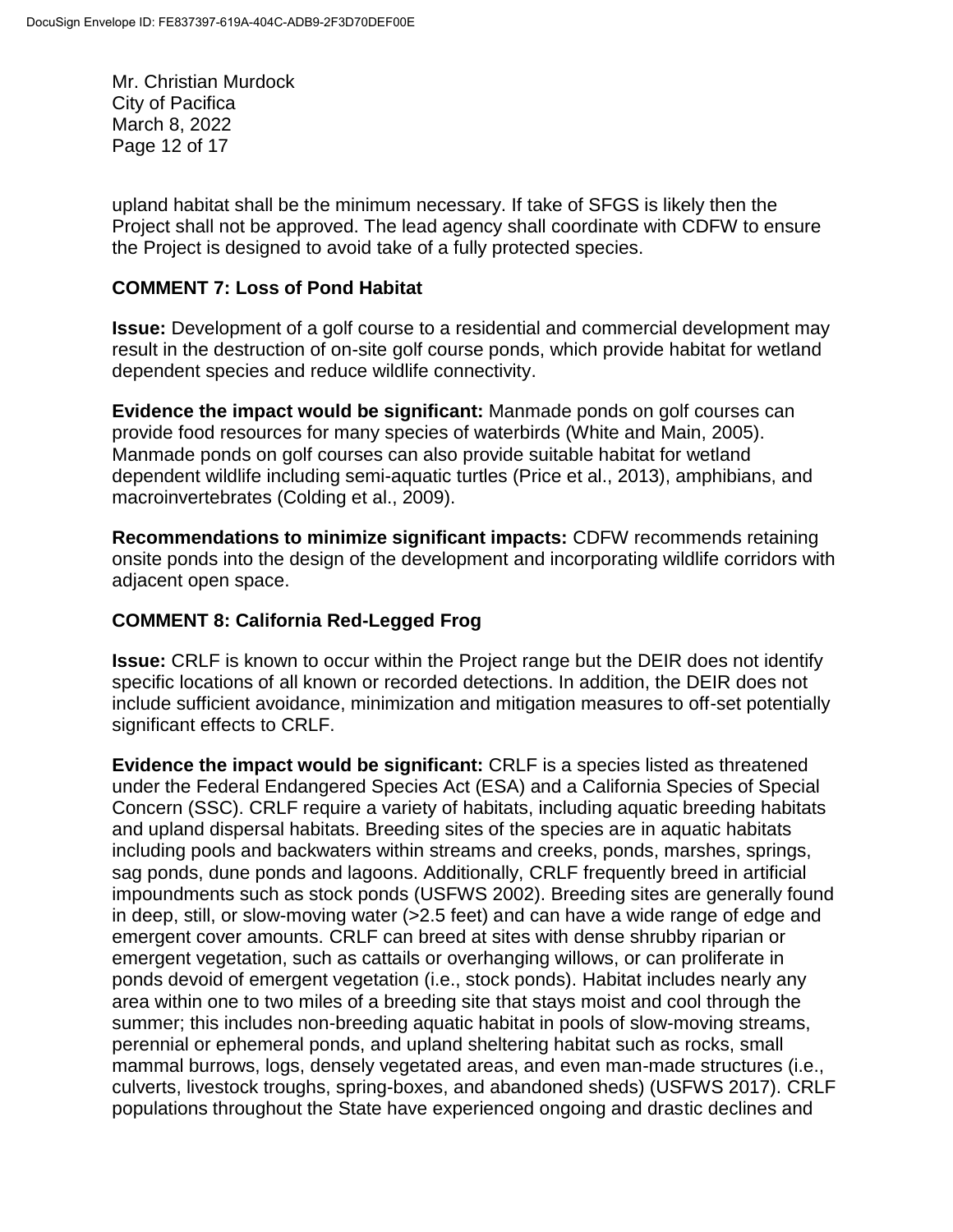Mr. Christian Murdock City of Pacifica March 8, 2022 Page 13 of 17

many have been extirpated (Thomson et al. 2016). Habitat loss from growth of cities and suburbs, mining, overgrazing by cattle, invasion of nonnative plants, impoundments, water diversions, stream maintenance for flood control, degraded water quality, and introduced predators, such as bullfrogs are the primary threats to the species (Thomson et al. 2016, USFWS 2017).

Development could injure or kill CRLF if they occur on-site, resulting in a substantial reduction of the population.

**Recommendations**: CDFW recommends the EIR include additional detection information of known CRLF detections including those from the following sources: historical and recent survey data, field reconnaissance, scientific literature and reports, and findings from "positive occurrence" databases such as California Natural Diversity Database (CNDDB) In addition, CDFW recommends the following measures are incorporated into the EIR and included in all projects in suitable CRLF habitat:

- A qualified biologist shall complete CRLF habitat assessments in accordance with the Revised Guidance on Site Assessments and Field Surveys for the California red-legged frog (USFWS 2005) (survey protocol). Results of the habitat assessment shall be submitted to USFWS and CDFW for review and written acceptance prior to starting Project activities. If after review of the results of the habitat assessment, USFWS or CDFW determines that surveys are warranted, then surveys shall be conducted in accordance with the USFWS survey protocol prior to starting project activities. Results of surveys shall also be submitted to CDFW for review and approval in writing.
- If a project may impact CRLF based on the results of the habitat assessment and any surveys, the project shall obtain authorization from USFWS for impacts to the species prior to project start.
- If CRLF is discovered during the habitat assessment, surveys, or during Project construction, work shall be delayed/ceased immediately and contact CDFW and USFWS within 24 hours. In this event, Project work shall not resume/proceed until the frog, through its own volition, moves out of harm's way and CDFW and USFWS have provided permission in writing to proceed with the Project.

### **ENVIRONMENTAL DATA**

CEQA requires that information developed in environmental impact reports and negative declarations be incorporated into a database which may be used to make subsequent or supplemental environmental determinations. (Pub. Resources Code, § 21003, subd. (e)). Accordingly, please report any special-status species and natural communities detected during Project surveys to the CNDDB. The CNNDB field survey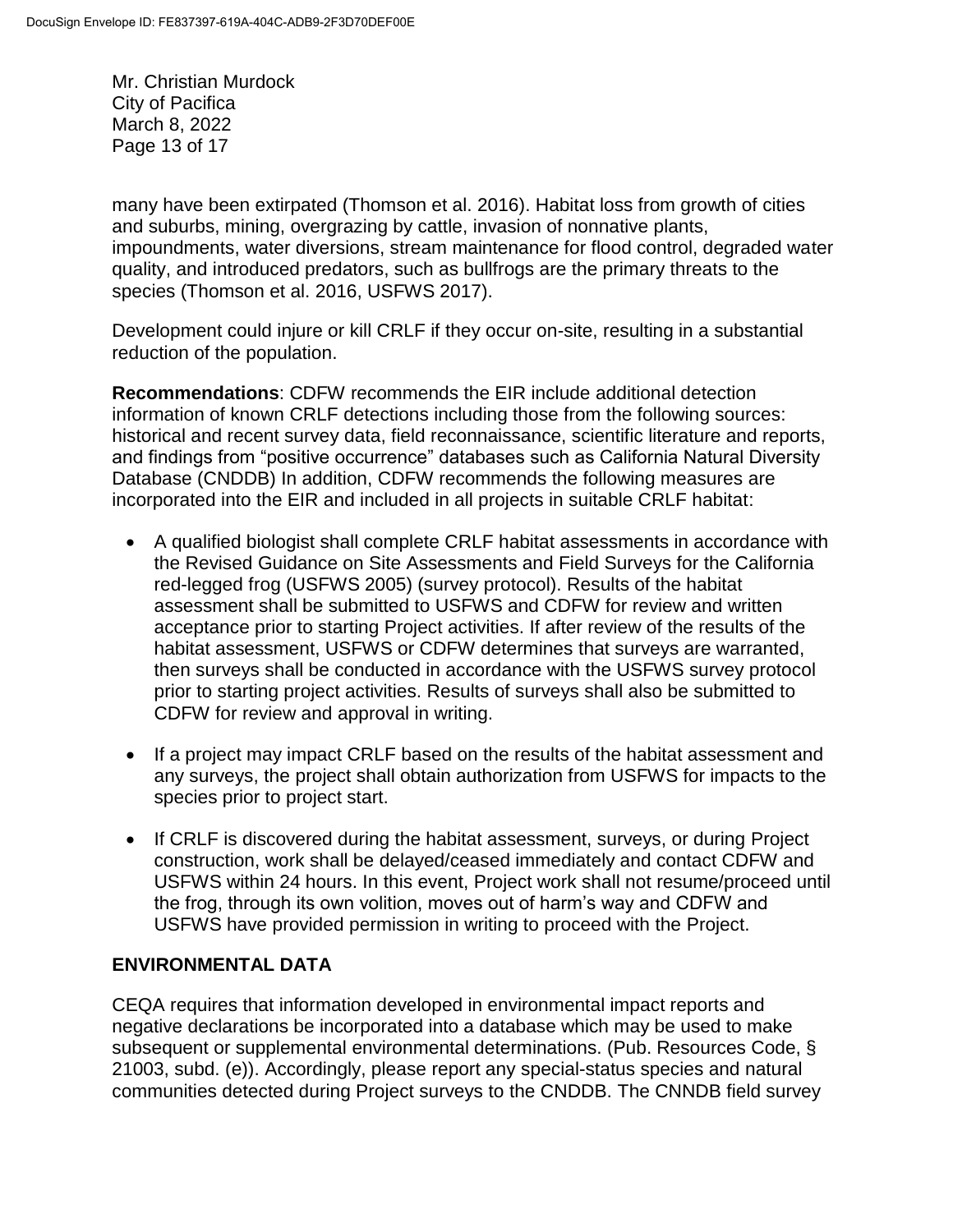Mr. Christian Murdock City of Pacifica March 8, 2022 Page 14 of 17

form can be found at the following link: [https://wildlife.ca.gov/Data/CNDDB/Submitting-](https://wildlife.ca.gov/Data/CNDDB/Submitting-Data%2344524420-pdf-field-survey-form)[Data#44524420-pdf-field-survey-form.](https://wildlife.ca.gov/Data/CNDDB/Submitting-Data%2344524420-pdf-field-survey-form) The completed form can be mailed electronically to CNDDB at the following email address: [CNDDB@wildlife.ca.gov.](mailto:cnddb@dfg.ca.gov) The types of information reported to CNDDB can be found at the following link: [https://wildlife.ca.gov/Data/CNDDB/Plants-and-Animals.](https://wildlife.ca.gov/Data/CNDDB/Plants-and-Animals)

### **FILING FEES**

CDFW anticipates that the Project will have an impact on fish and/or wildlife, and assessment of filing fees is necessary (Fish & G. Code, section 711.4; Pub. Resources Code, section 21089). Fees are payable upon filing of the Notice of Determination by the Lead Agency and serve to help defray the cost of environmental review by CDFW.

Thank you for the opportunity to comment on the Project's DEIR. If you have any questions regarding this letter or for further coordination with CDFW, please contact Will Kanz, Environmental Scientist, at (707) 337-1187 or [Will.Kanz@wildlife.ca.gov;](mailto:Will.Kanz@wildlife.ca.gov) or Wesley Stokes, Senior Environmental Scientist (Supervisory), at [Wesley.Stokes@wildlife.ca.gov.](mailto:Wesley.Stokes@wildlife.ca.gov)

Sincerely,

-DocuSigned by: Erin Chappell

Erin Chappell Regional Manager Bay Delta Region

cc: State Clearinghouse #2020090171

### **REFERENCES:**

- Billy M. Teels, Charles A. Rewa, & Myers, J. 2006. Aquatic Condition Response to Riparian Buffer Establishment. *Wildlife Society Bulletin (1973-2006)*, *34*(4), 927– 935.
- California Department of Fish and Wildlife. February, 1996. Steelhead Restoration and Management Plan for California.
- California Department of Fish and Wildlife. July 2009. California Salmonid Stream Habitat Restoration Manual, Part XII.
- CDFW. 2020. Notice of Findings Mountain Lion ESU declared a candidate species. Available online at: <https://nrm.dfg.ca.gov/FileHandler.ashx?DocumentID=178623&inline>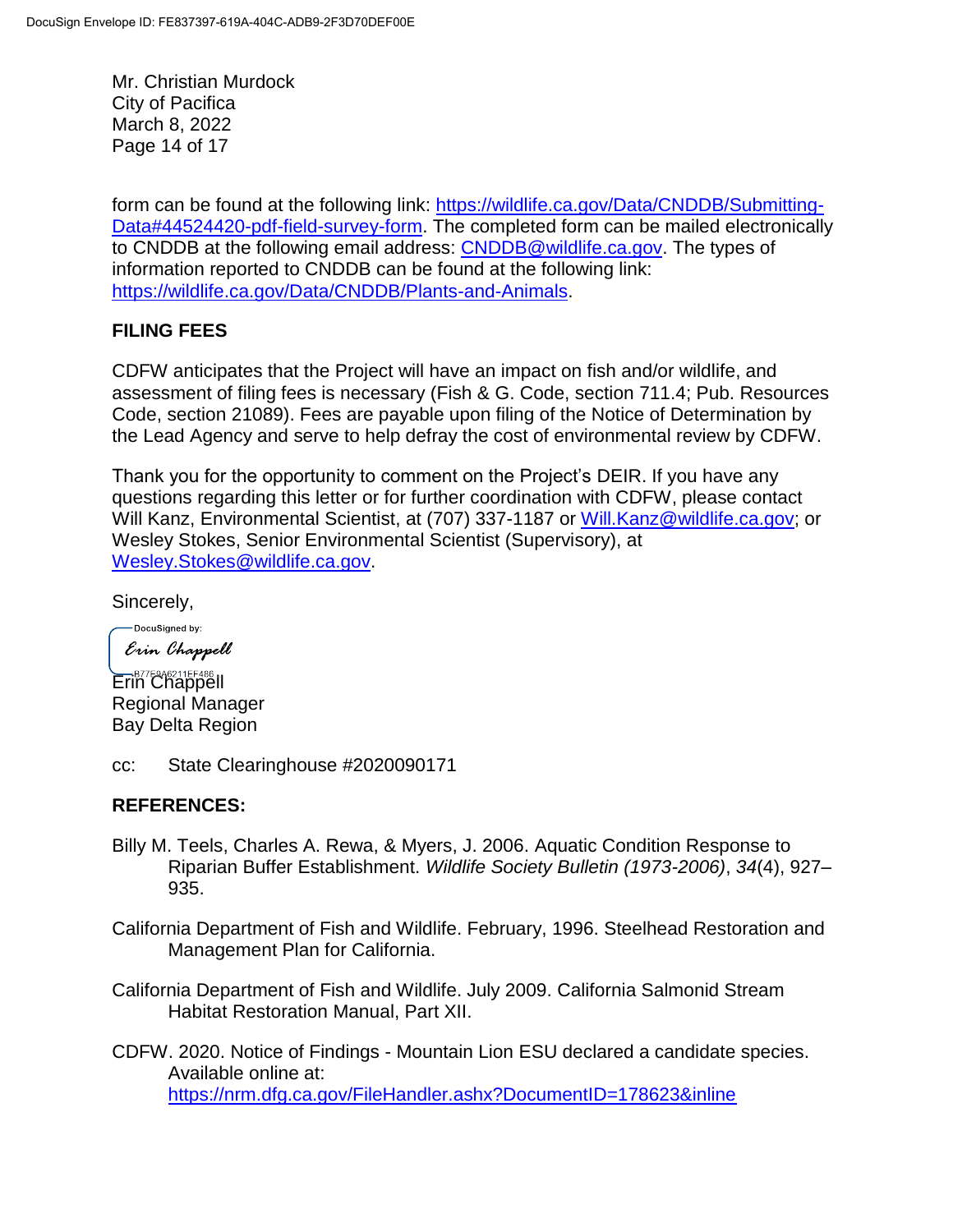Mr. Christian Murdock City of Pacifica March 8, 2022 Page 15 of 17

- CDFW. 2015. California Landowner Incentive Program (Phase 2). Agricultural Riparian Buffers Initiative. Available online at: [https://wildlife.ca.gov/Lands/CWHP/Private-](https://wildlife.ca.gov/Lands/CWHP/Private-Lands-Programs/Landowner-Incentive-Program/Phase-2)[Lands-Programs/Landowner-Incentive-Program/Phase-2](https://wildlife.ca.gov/Lands/CWHP/Private-Lands-Programs/Landowner-Incentive-Program/Phase-2)
- Colding, J., Lundberg, J., Lundberg, S., & Andersson, E. (2009). Golf Courses and Wetland Fauna. *Ecological Applications*, *19*(6), 1481–1491.
- Dellinger J. A., K. D. Gustafson, D. J. Gammons, H. B. Ernest, S. G Torres. 2020. Minimum habitat thresholds required for conserving mountain lion genetic diversity. Ecology and Evolution*.* 10:10687–10696.
- Federal Highway Administration (FHWA). March, 2011. Wildlife Crossing Structure Handbook; Design and Evaluation in North America.
- Gallant, A. L., Klaver, R. W., Casper, G. S., & Lannoo, M. J. 2007. Global Rates of Habitat Loss and Implications for Amphibian Conservation. Copeia, 2007(4), 967–979.
- Gustafson K.D., Gagne R.B, Vickers T.W, Seth P. D. Riley, Christopher C. Wilmers, Vernon C. Bleich, Becky M. Pierce, Marc Kenyon, Tracy L. Drazenovich, Jeff A. Sikich, Walter M. Boyce, Holly B. Ernest. 2018. Genetic source–sink dynamics among naturally structured and anthropogenically fragmented puma populations. Conservation Genetics. 2019. 20:215–227. [https://doi.org/10.1007/s10592-018-](https://doi.org/10.1007/s10592-018-1125-0) [1125-0](https://doi.org/10.1007/s10592-018-1125-0)
- Marczak, L. B., Sakamaki, T., Turvey, S. L., Deguise, I., Wood, S. L. R., & Richardon, J. S. 2010. Are forested buffers an effective conservation strategy for riparian fauna? An assessment using meta-analysis. *Ecological Applications*, *20*(1), 126– 134.
- National Marine Fisheries Service Southwest Region. September 2001. Guidelines for Salmonid Passage at Stream Crossings.
- Pelton, E. M., Schultz, C. B., Jepsen, S. J., Black, S. H., and Crone, E. E. 2019. Western Monarch Population Plummets: Status, Probable Causes, and Recommended Conservation Actions. Frontiers in Ecology and Evolution. 7:258.
- Price, S. J., Guzy, J., Witczak, L., & Dorcas, M. E. 2013. Do Ponds on Golf Courses Provide Suitable Habitat for Wetland-Dependent Animals in Suburban Areas? An Assessment of Turtle Abundances. Journal of Herpetology. 47(2): 243–250.
- San Francisco Bay Regional Water Quality Control Board. July 2004. Local Government Riparian Buffers in the San Francisco Bay Area. Available online at: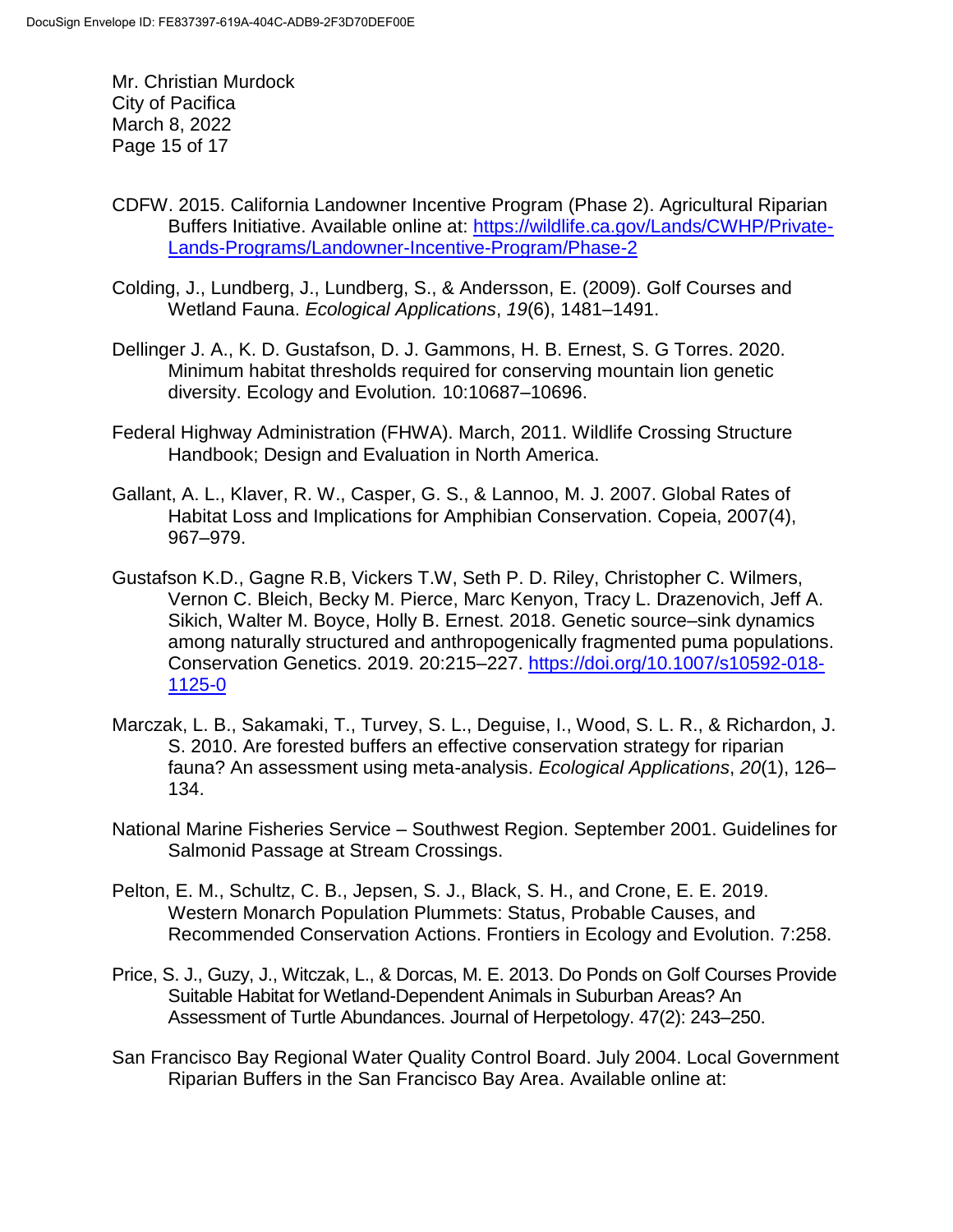Mr. Christian Murdock City of Pacifica March 8, 2022 Page 16 of 17

> [https://www.waterboards.ca.gov/sanfranciscobay/water\\_issues/available\\_docum](https://www.waterboards.ca.gov/sanfranciscobay/water_issues/available_documents/bufferreport0704old.pdf) [ents/bufferreport0704old.pdf](https://www.waterboards.ca.gov/sanfranciscobay/water_issues/available_documents/bufferreport0704old.pdf)

- Senate Bill 790: Wildlife Connectivity Actions: Compensatory Mitigation Credits, October 11, 2021. [https://leginfo.legislature.ca.gov/faces/billNavClient.xhtml?bill\\_id](https://leginfo.legislature.ca.gov/faces/billNavClient.xhtml?bill_id=202120220SB790) [=202120220SB790](https://leginfo.legislature.ca.gov/faces/billNavClient.xhtml?bill_id=202120220SB790)
- Senate Bill 857: An act to amend Section 5901 of the Fish and Game Code, and to add Article 3.5 (commencing with Section 156 of the Streets and Highways Code) to Chapter 1 of Division 1 of, the Streets and Highways Code, relating to fish passages, October 6, 2005. [https://leginfo.legislature.ca.gov/faces/billNavClient.](https://leginfo.legislature.ca.gov/faces/billNavClient.xhtml?bill_id=200520060SB857) [xhtml?bill\\_id=200520060SB857](https://leginfo.legislature.ca.gov/faces/billNavClient.xhtml?bill_id=200520060SB857)
- Thompson, R.C., A.N. Wright, and H.B. Shaffer. 2016. California Amphibian and Reptile Species of Special Concern. University of California Press and California Department of Fish and Wildlife.
- Trombulak, S. C., and C. A. Frissell. 2000. Review of ecological effects of roads on terrestrial and aquatic communities. Conservation Biology 14:18–30.
- Vos, C. C., and J. P. Chardon. 1998. Effects of habitat fragmentation and road density on the distribution patter of the moor frog Rana arvalis. Journal of Applied Ecology 35:44–56.
- U.S. Fish and Wildlife Service. 1985. Recovery Plan for the San Francisco Garter Snake (Thamnophis Sirtalis Tetrataenia). U.S. Fish and Wildlife Service, Portland, Oregon. 77 pp.
- U.S. Fish and Wildlife Service. 2002. Recovery Plan for the California Red-legged Frog (Rana aurora draytonii). U.S. Fish and Wildlife Service, Portland, Oregon. viii + 173 pp.
- U.S. Fish and Wildlife Service. 2007. Species Account San Francisco Garter Snake (Thamnophis Sirtalis Tetrataenia). U.S. Fish and Wildlife Service, Sacramento, California.
- U.S. Fish and Wildlife Service. 2017. Species Account for California Red-legged frog. December 2017. Zweifel, R. G. 1955. Ecology, distribution, and systematics of frogs of the Rana boylii group. University of California Publications in Zoology 54 (4):207–292. https://www.fws.gov/sacramento/es\_species/Accounts/Amphibians Reptiles/ca\_red\_legged\_frog/
- White, C. L., & Main, M. B. 2005. Waterbird Use of Created Wetlands in Golf-Course Landscapes. Wildlife Society Bulletin (1973-2006). 33(2): 411–421.